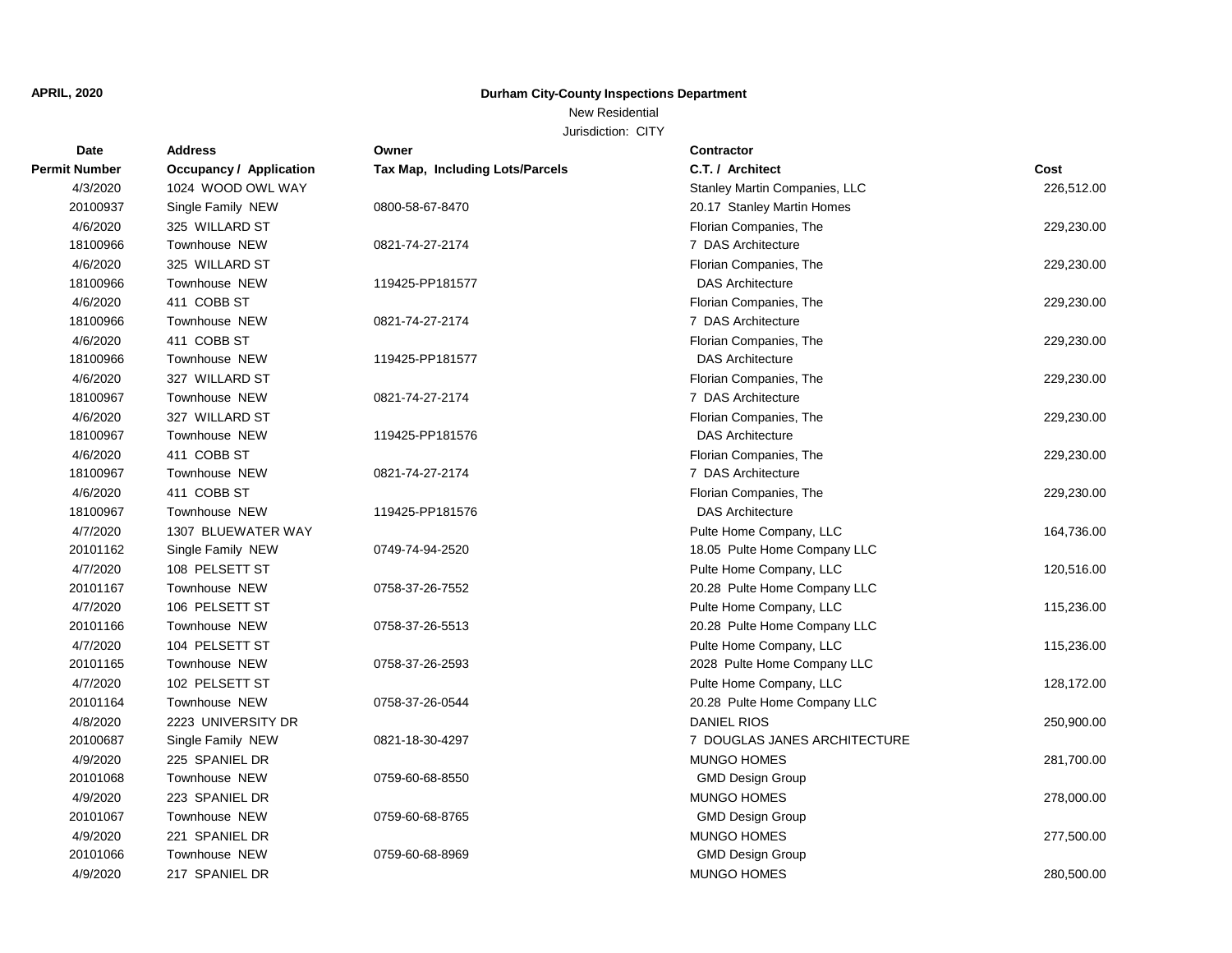New Residential

| Date                 | <b>Address</b>          | Owner                           | <b>Contractor</b>                         |            |
|----------------------|-------------------------|---------------------------------|-------------------------------------------|------------|
| <b>Permit Number</b> | Occupancy / Application | Tax Map, Including Lots/Parcels | C.T. / Architect                          | Cost       |
| 20101064             | Townhouse NEW           | 0759-60-69-8478                 | <b>GMD Design Group</b>                   |            |
| 4/9/2020             | 5708 TERRIER PL         |                                 | MUNGO HOMES                               | 280,500.00 |
| 20101074             | Townhouse NEW           | 0759-61-70-6322                 | <b>GMD Design Group</b>                   |            |
| 4/9/2020             | 5706 TERRIER PL         |                                 | <b>MUNGO HOMES</b>                        | 279,800.00 |
| 20101073             | Townhouse NEW           | 0759-61-70-4571                 | <b>GMD Design Group</b>                   |            |
| 4/9/2020             | 5704 TERRIER PL         |                                 | <b>MUNGO HOMES</b>                        | 277,500.00 |
| 20101072             | Townhouse NEW           | 0759-61-70-3720                 | <b>GMD Design Group</b>                   |            |
| 4/9/2020             | 5702 TERRIER PL         |                                 | <b>MUNGO HOMES</b>                        | 278,000.00 |
| 20101071             | Townhouse NEW           | 0759-61-70-1868                 | <b>GMD Design Group</b>                   |            |
| 4/9/2020             | 5700 TERRIER PL         |                                 | <b>MUNGO HOMES</b>                        | 281,700.00 |
| 20101070             | Townhouse NEW           | 0759-61-61-9096                 | <b>GMD Design Group</b>                   |            |
| 4/13/2020            | 219 SPANIEL DR          |                                 | <b>MUNGO HOMES</b>                        | 279,800.00 |
| 20101065             | Townhouse NEW           | 0759-60-69-8273                 | <b>GMD Design Group</b>                   |            |
| 4/20/2020            | 228 SPANIEL DR          |                                 | <b>MUNGO HOMES</b>                        | 277,500.00 |
| 20101606             | Townhouse NEW           | 0759-60-58-4267                 | <b>GMD Design Group</b>                   |            |
| 4/20/2020            | 230 SPANIEL DR          |                                 | <b>MUNGO HOMES</b>                        | 281,700.00 |
| 20101607             | Townhouse NEW           | 0759-60-58-4071                 | <b>GMD Design Group</b>                   |            |
| 4/20/2020            | 226 SPANIEL DR          |                                 | <b>MUNGO HOMES</b>                        | 277,500.00 |
| 20101605             | Townhouse NEW           | 0759-60-58-4551                 | <b>GMD Design Group</b>                   |            |
| 4/20/2020            | 224 SPANIEL DR          |                                 | <b>MUNGO HOMES</b>                        | 281,700.00 |
| 20101604             | Townhouse NEW           | 0759-60-58-4766                 | <b>GMD Design Group</b>                   |            |
| 4/21/2020            | 1422 GRANGERFORD CT     |                                 | TAYLOR MORRISON OF CAROLINAS, INC.        | 209,352.00 |
| 20101404             | Single Family NEW       | 0748-83-77-0574                 | 20.14 BSB DESIGN                          |            |
| 4/21/2020            | 1306 GRANGERFORD CT     |                                 | TAYLOR MORRISON OF CAROLINAS, INC.        | 206,778.00 |
| 20101401             | Single Family NEW       | 0748-84-54-8005                 | 20.14 BSB DESIGN                          |            |
| 4/23/2020            | 1417 BRIDGEWATER DR     |                                 | Ryan Homes and/or NV Homes NVR, Inc., T/A | 194,896.00 |
| 20101112             | Single Family NEW       | 0833-01-48-6720                 | 17.09 NVR Architectural Services          |            |
| 4/23/2020            | 1419 BRIDGEWATER DR     |                                 | Ryan Homes and/or NV Homes NVR, Inc., T/A | 157,344.00 |
| 20101113             | Single Family NEW       | 0833-01-48-5667                 | 17.09 NVR Architectural Services          |            |
| 4/23/2020            | 1008 WOOD OWL WAY       |                                 | Stanley Martin Companies, LLC             | 294,558.00 |
| 20101140             | Single Family NEW       | 0800-68-38-5816                 | 20.17 Stanley Martin Homes                |            |
| 4/23/2020            | 1009 WOOD OWL WAY       |                                 | Stanley Martin Companies, LLC             | 271,722.00 |
| 20101142             | Single Family NEW       | 0800-68-26-9962                 | 20.17 Stanley Martin Homes                |            |
| 4/23/2020            | 1034 RESTORATION DR     |                                 | EPCON COMMUNITIES CAROLINAS LLC           | 190,344.00 |
| 20101149             | Single Family NEW       | 0769-64-09-8139                 | 19.00 James Wentling                      |            |
| 4/23/2020            | 1046 RESTORATION DR     |                                 | EPCON COMMUNITIES CAROLINAS LLC           | 179,718.00 |
| 20101150             | Single Family NEW       | 0769-55-90-1512                 | 19.00 James Wentling                      |            |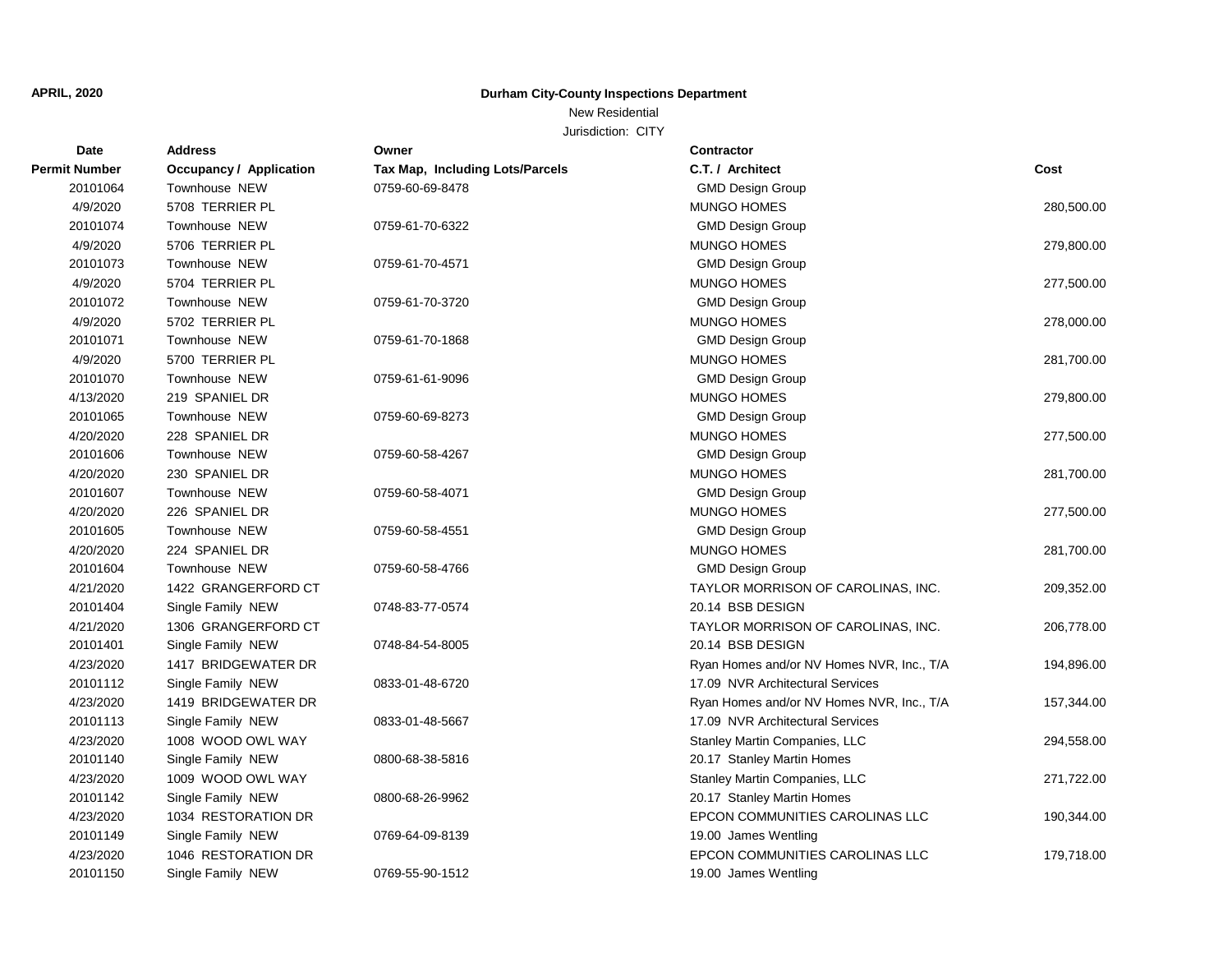New Residential

| Date                 | <b>Address</b>          | Owner                           | <b>Contractor</b>                       |            |
|----------------------|-------------------------|---------------------------------|-----------------------------------------|------------|
| <b>Permit Number</b> | Occupancy / Application | Tax Map, Including Lots/Parcels | C.T. / Architect                        | Cost       |
| 4/23/2020            | 1104 RESTORATION DR     |                                 | EPCON COMMUNITIES CAROLINAS LLC         | 188,958.00 |
| 20101152             | Single Family NEW       | 0769-55-60-9621                 | 19.00 James Wentling                    |            |
| 4/23/2020            | 6306 CHANTRY CT         |                                 | EPCON COMMUNITIES CAROLINAS LLC         | 160,776.00 |
| 20101155             | Single Family NEW       | 0769-55-46-2034                 | 19.00 James Wentling                    |            |
| 4/23/2020            | 3 BITTERN LN            |                                 | WALLACE, B. DESIGN & CONSTRUCTION       | 239,580.00 |
| 20101157             | Single Family NEW       | 0800-49-93-4177                 | 20.17 WALLACE, B. DESIGN & CONSTRUCTION |            |
| 4/23/2020            | 1401 WRENN RD           |                                 | Meritage Homes of the Carolinas, Inc.   | 193,942.00 |
| 20100999             | Single Family NEW       | 0749-01-48-1757                 | 18.09 Summit Engineering                |            |
| 4/23/2020            | 1403 WRENN RD           |                                 | Meritage Homes of the Carolinas, Inc.   | 147,510.00 |
| 20101000             | Single Family NEW       | 0749-01-48-1742                 | 18.09 Summit Engineering                |            |
| 4/23/2020            | 1405 WRENN RD           |                                 | Meritage Homes of the Carolinas, Inc.   | 193,942.00 |
| 20101003             | Single Family NEW       | 0749-01-48-1647                 | 18.09 Summit Engineering                |            |
| 4/23/2020            | 1407 WRENN RD           |                                 | Meritage Homes of the Carolinas, Inc.   | 139,590.00 |
| 20101009             | Single Family NEW       | 0749-01-48-1642                 | 18.09 Summit Engineering                |            |
| 4/24/2020            | 5723 TERRIER PL         |                                 | <b>MUNGO HOMES</b>                      | 277,500.00 |
| 20101613             | Townhouse NEW           | 0759-61-90-0936                 | <b>GMD Design</b>                       |            |
| 4/24/2020            | 5721 TERRIER PL         |                                 | <b>MUNGO HOMES</b>                      | 277,500.00 |
| 20101612             | Townhouse NEW           | 0759-61-81-8175                 | <b>GMD Design</b>                       |            |
| 4/24/2020            | 5719 TERRIER PL         |                                 | <b>MUNGO HOMES</b>                      | 281,700.00 |
| 20101611             | Townhouse NEW           | 0759-61-81-7324                 | <b>GMD Design</b>                       |            |
| 4/24/2020            | 5717 TERRIER PL         |                                 | <b>MUNGO HOMES</b>                      | 281,700.00 |
| 20101610             | Townhouse NEW           | 0759-61-81-5573                 | <b>GMD Design</b>                       |            |
| 4/24/2020            | 5715 TERRIER PL         |                                 | <b>MUNGO HOMES</b>                      | 277,500.00 |
| 20101609             | <b>Townhouse NEW</b>    | 0759-61-81-4721                 | <b>GMD Design</b>                       |            |
| 4/24/2020            | 5713 TERRIER PL         |                                 | MUNGO HOMES                             | 281,700.00 |
| 20101608             | Townhouse NEW           | 0759-61-81-2960                 | <b>GMD Design</b>                       |            |
| 4/24/2020            | 1012 WOOD OWL WAY       |                                 | Stanley Martin Companies, LLC           | 256,938.00 |
| 20101352             | Single Family NEW       | 0800-68-18-9601                 | 20.17 Stanley Martin Homes              |            |
| 4/24/2020            | 1209 RESTORATION DR     |                                 | EPCON COMMUNITIES CAROLINAS LLC         | 180,906.00 |
| 20101018             | Single Family NEW       | 0769-54-19-1026                 | 19 James Wentling                       |            |
| 4/24/2020            | 1106 CANA ST            |                                 | Red Door Homes of Fayetteville, LLC     | 288,639.00 |
| 20101123             | Single Family NEW       | 0830-03-02-7729                 | 20.09 Michael A. Lagaly                 |            |
| 4/24/2020            | 909 DASHWOOD DR         |                                 | TAYLOR MORRISON OF CAROLINAS, INC.      | 200,508.00 |
| 20101215             | Single Family NEW       | 0748-94-06-3594                 | 20.14 BSB Design                        |            |
| 4/24/2020            | 3501 CEDARBIRD WAY      |                                 | Stanley Martin Companies, LLC           | 226,182.00 |
| 20101345             | Single Family NEW       | 0800-69-71-2338                 | 20.17 Stanley Martin Homes              |            |
| 4/24/2020            | 1108 RESTORATION DR     |                                 | EPCON COMMUNITIES CAROLINAS LLC         | 221.166.00 |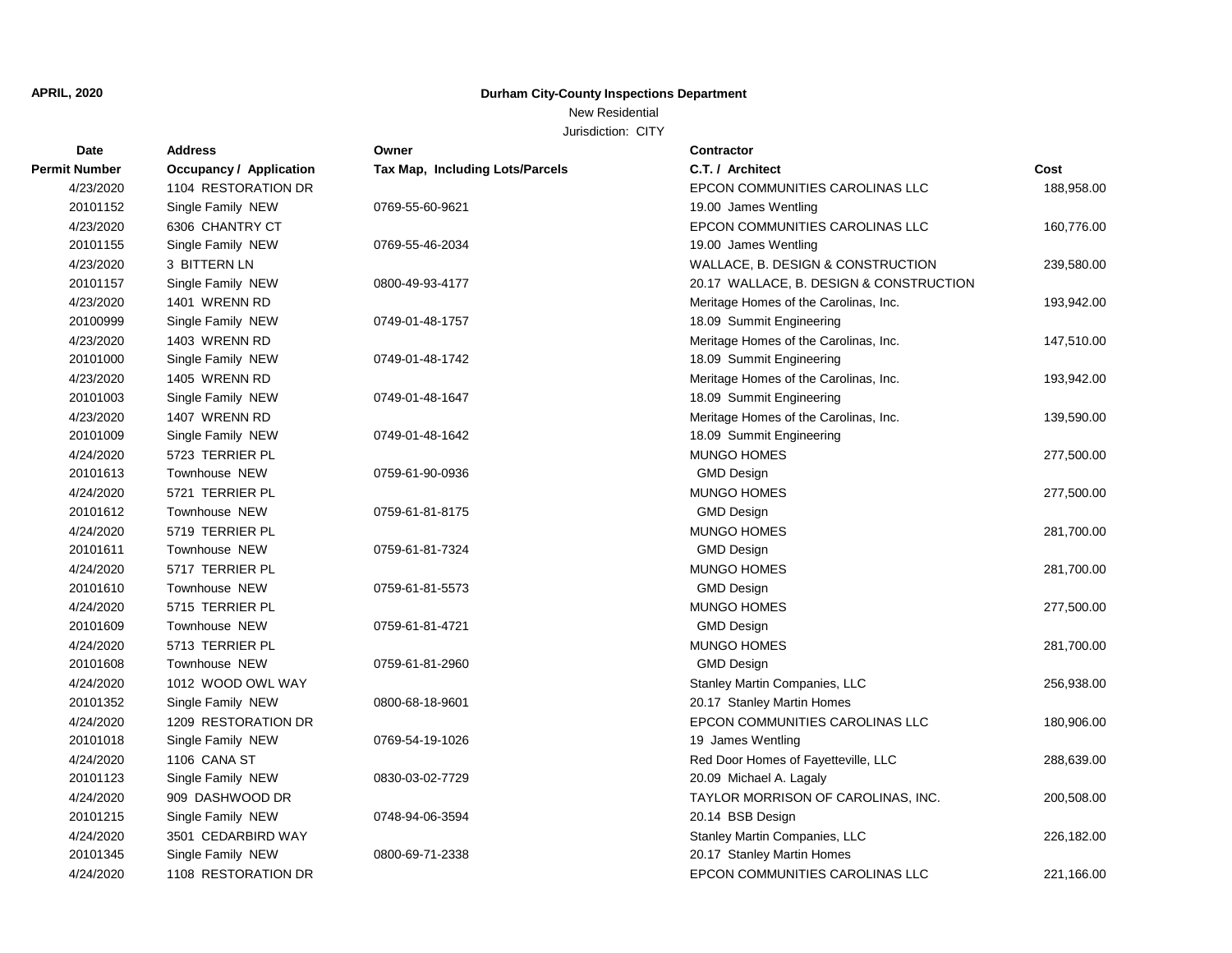# New Residential

| Date                 | <b>Address</b>          | Owner                           | <b>Contractor</b>                         |            |
|----------------------|-------------------------|---------------------------------|-------------------------------------------|------------|
| <b>Permit Number</b> | Occupancy / Application | Tax Map, Including Lots/Parcels | C.T. / Architect                          | Cost       |
| 20101468             | Single Family NEW       | 0769-55-60-4602                 | 19.00 James Wentling                      |            |
| 4/24/2020            | 7 HEISS ST              |                                 | Meritage Homes of the Carolinas, Inc.     | 203,280.00 |
| 20101237             | Single Family NEW       | 0749-01-38-8655                 | 18.09 Summit Engineering                  |            |
| 4/24/2020            | 1018 JANISKEE RD        |                                 | Meritage Homes of the Carolinas, Inc.     | 204,666.00 |
| 20101239             | Single Family NEW       | 0749-01-29-2774                 | 18.09 Summit Engineering                  |            |
| 4/24/2020            | 2203 MEADOWCREEK DR     |                                 | HOMES BY DICKERSON, INC.                  | 382,404.00 |
| 20101276             | Single Family NEW       | 0814-60-90-4929                 | 17.07 J. G. Craig Designs                 |            |
| 4/24/2020            | 5 HEISS ST              |                                 | Meritage Homes of the Carolinas, Inc.     | 212,520.00 |
| 20101234             | Single Family NEW       | 0749-01-38-8760                 | 18.09 Summit Engineering                  |            |
| 4/24/2020            | 2229 MEADOWCREEK DR     |                                 | HOMES BY DICKERSON, INC.                  | 219,559.00 |
| 20101277             | Single Family NEW       | 0813-69-29-1778                 | 17.07 Creative Residential Designs        |            |
| 4/24/2020            | 2233 MEADOWCREEK DR     |                                 | HOMES BY DICKERSON, INC.                  | 331,650.00 |
| 20101278             | Single Family NEW       | 0814-60-21-3561                 | 17.07 J. G. Craig Designs                 |            |
| 4/24/2020            | 1010 WOOD OWL WAY       |                                 | Stanley Martin Companies, LLC             | 229,680.00 |
| 20101346             | Single Family NEW       | 0800-68-28-7726                 | 20.17 Stanley Martin Homes                |            |
| 4/24/2020            | 9 HEISS ST              |                                 | Meritage Homes of the Carolinas, Inc.     | 215,520.00 |
| 20101374             | Single Family NEW       | 0749-01-38-8650                 | 18.09 Summit Engineering                  |            |
| 4/24/2020            | 908 LIPPINCOTT RD       |                                 | Meritage Homes of the Carolinas, Inc.     | 217,866.00 |
| 20101375             | Single Family NEW       | 0749-01-19-5889                 | 18.09 Summit Engineering                  |            |
| 4/24/2020            | 441 JEROME RD           |                                 | WALLACE, B. DESIGN & CONSTRUCTION         | 163,482.00 |
| 20101389             | Single Family NEW       | 0739-01-17-5664                 | 20.10 WALLACE, B. DESIGN & CONSTRUCTION   |            |
| 4/24/2020            | 1308 BRIDGEWATER DR     |                                 | Ryan Homes and/or NV Homes NVR, Inc., T/A | 137,280.00 |
| 20101231             | Single Family NEW       | 0833-01-49-5292                 | 17.09 NVR Architectural Services          |            |
| 4/24/2020            | 1402 BRIDGEWATER DR     |                                 | Ryan Homes and/or NV Homes NVR, Inc., T/A | 121,440.00 |
| 20101232             | Single Family NEW       | 0833-01-49-5086                 | 17.09 NVR Architectural Services          |            |
| 4/24/2020            | 1404 BRIDGEWATER DR     |                                 | Ryan Homes and/or NV Homes NVR, Inc., T/A | 121,440.00 |
| 20101233             | Single Family NEW       | 0833-01-49-5090                 | 17.09 NVR Architectural Services          |            |
| 4/24/2020            | 1411 BRIDGEWATER DR     |                                 | Ryan Homes and/or NV Homes NVR, Inc., T/A | 154,507.00 |
| 20101235             | Single Family NEW       | 0833-01-48-7719                 | 17.09 NVR Architectural Services          |            |
| 4/24/2020            | 3106 ALABAMA AVE        |                                 | <b>DANIEL RIOS</b>                        | 154,440.00 |
| 20101246             | Single Family NEW       | 0813-92-98-7142                 | Leon V. Morris                            |            |
| 4/24/2020            | 4007 CATFISH WAY        |                                 | Pulte Home Company, LLC                   | 220,110.00 |
| 20101302             | Single Family NEW       | 0749-83-29-5804                 | 18.05 Pulte Home Company LLC              |            |
| 4/24/2020            | 204 SOARING CT          |                                 | WALLACE, B. DESIGN & CONSTRUCTION         | 259,116.00 |
| 20101179             | Single Family NEW       | 0800-59-02-1174                 | 20.17 WALLACE, B. DESIGN & CONSTRUCTION   |            |
| 4/24/2020            | 7 WHITESELL WAY         |                                 | Pulte Home Company, LLC                   | 128,172.00 |
| 20101298             | Townhouse NEW           | 0747-35-35-2006                 | 20.28 Pulte Home Company LLC              |            |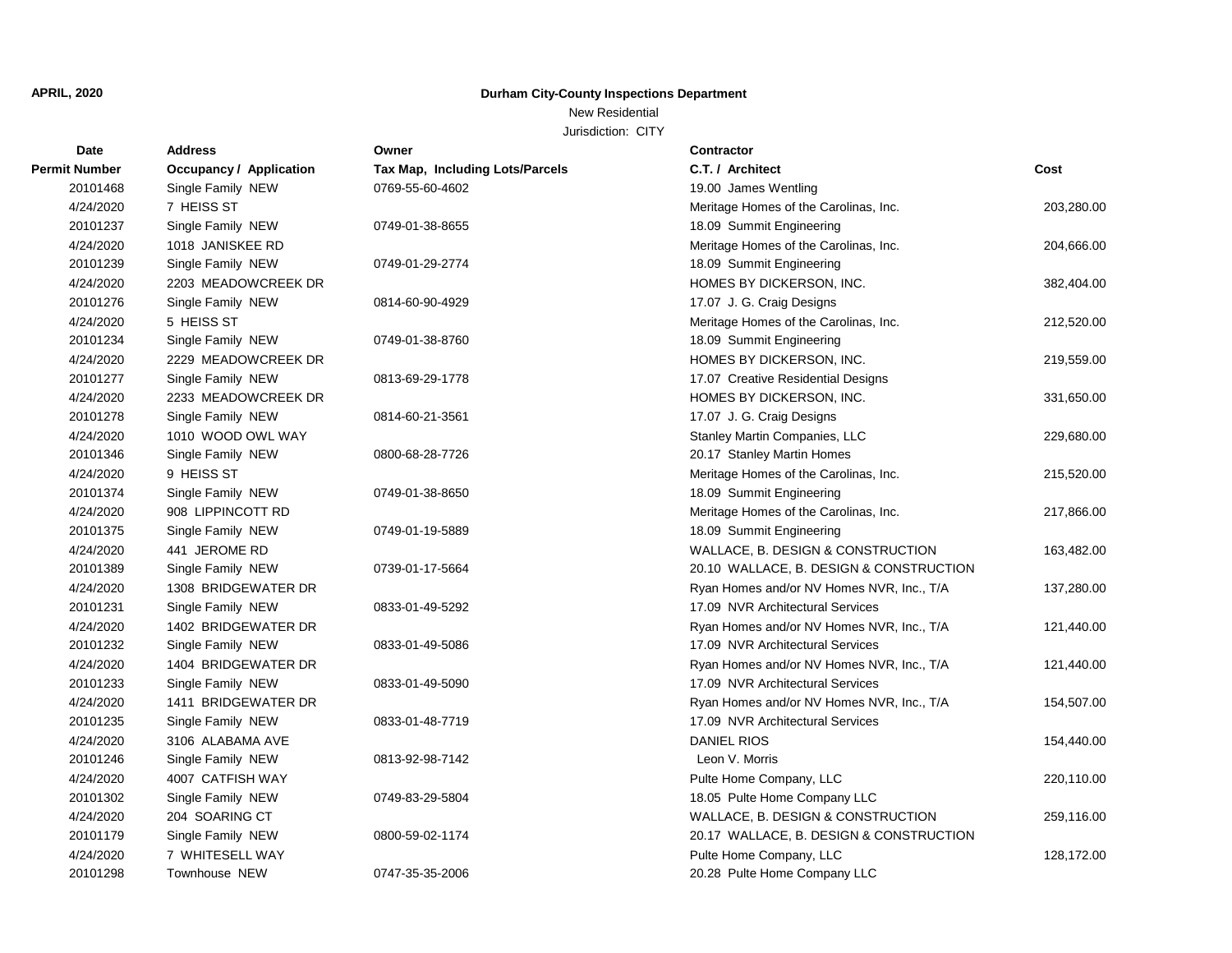# New Residential

| Date                 | <b>Address</b>                 | Owner                           | <b>Contractor</b>                         |            |
|----------------------|--------------------------------|---------------------------------|-------------------------------------------|------------|
| <b>Permit Number</b> | <b>Occupancy / Application</b> | Tax Map, Including Lots/Parcels | C.T. / Architect                          | Cost       |
| 4/24/2020            | 9 WHITESELL WAY                |                                 | Pulte Home Company, LLC                   | 121,836.00 |
| 20101299             | Townhouse NEW                  | 0747-35-25-9193                 | 20.28 Pulte Home Company LLC              |            |
| 4/24/2020            | 11 WHITESELL WAY               |                                 | Pulte Home Company, LLC                   | 120,516.00 |
| 20101301             | Townhouse NEW                  | 0747-35-25-7221                 | 20.28 Pulte Home Company LLC              |            |
| 4/24/2020            | 4101 CATFISH WAY               |                                 | Pulte Home Company, LLC                   | 219,978.00 |
| 20101304             | Single Family NEW              | 0749-83-39-9368                 | 18.05 Pulte Home Company LLC              |            |
| 4/24/2020            | 6103 LAKEFRONT ST              |                                 | Pulte Home Company, LLC                   | 200,741.00 |
| 20101307             | Single Family NEW              | 0749-84-03-4583                 | 18.05 Pulte Home Company LLC              |            |
| 4/24/2020            | 6105 LAKEFRONT ST              |                                 | Pulte Home Company, LLC                   | 189,552.00 |
| 20101308             | Single Family NEW              | 0749-84-03-9394                 | 18.05 Pulte Home Company LLC              |            |
| 4/24/2020            | 5405 TALLEY ST                 |                                 | Pulte Home Company, LLC                   | 162,294.00 |
| 20101360             | Townhouse NEW                  | 0747-26-00-2120                 | 20.14 Pulte Home Company LLC              |            |
| 4/24/2020            | 5413 TALLEY ST                 |                                 | Pulte Home Company, LLC                   | 162,294.00 |
| 20101365             | Townhouse NEW                  | 0747-25-09-3016                 | 20.14 Pulte Home Company LLC              |            |
| 4/24/2020            | 130 BOARSTALL CRK              |                                 | Ryan Homes and/or NV Homes NVR, Inc., T/A | 160,222.00 |
| 20101422             | Townhouse NEW                  | 0709-13-84-5856                 | 20.18 NVR Architectural Services          |            |
| 4/24/2020            | 134 BOARSTALL CRK              |                                 | Ryan Homes and/or NV Homes NVR, Inc., T/A | 157,643.00 |
| 20101423             | Townhouse NEW                  | 0709-13-84-2895                 | 20.18 NVR Architectural Services          |            |
| 4/24/2020            | 136 BOARSTALL CRK              |                                 | Ryan Homes and/or NV Homes NVR, Inc., T/A | 186,054.00 |
| 20101424             | Townhouse NEW                  | 0709-13-84-0900                 | 20.18 NVR Architectural Services          |            |
| 4/24/2020            | 1003 SANDTRAP WAY              |                                 | Pulte Home Company, LLC                   | 174,108.00 |
| 20101408             | Single Family NEW              | 0749-73-96-3051                 | 18.08 Pulte Home Company LLC              |            |
| 4/27/2020            | 1302 BRIDGEWATER DR            |                                 | Ryan Homes and/or NV Homes NVR, Inc., T/A | 112,976.00 |
| 20101505             | Single Family NEW              | 0833-01-49-5399                 | 17.09 NVR Architectural Services          |            |
| 4/27/2020            | 1304 BRIDGEWATER DR            |                                 | Ryan Homes and/or NV Homes NVR, Inc., T/A | 123,024.00 |
| 20101507             | Single Family NEW              | 0833-01-49-5393                 | 17.09 NVR Architectural Services          |            |
| 4/27/2020            | 1310 BRIDGEWATER DR            |                                 | Ryan Homes and/or NV Homes NVR, Inc., T/A | 173,778.00 |
| 20101509             | Single Family NEW              | 0833-01-49-5187                 | 17.09 NVR Architectural Services          |            |
| 4/27/2020            | 1407 BRIDGEWATER DR            |                                 | Ryan Homes and/or NV Homes NVR, Inc., T/A | 157,344.00 |
| 20101515             | Single Family NEW              | 0833-01-48-7951                 | 17.09 NVR Architectural Services          |            |
| 4/27/2020            | 116 BOARSTALL CRK              |                                 | Ryan Homes and/or NV Homes NVR, Inc., T/A | 127,710.00 |
| 20101498             | Townhouse NEW                  | 0709-23-04-0889                 | 20.18 NVR Architectural Services          |            |
| 4/27/2020            | 118 BOARSTALL CRK              |                                 | Ryan Homes and/or NV Homes NVR, Inc., T/A | 157,344.00 |
| 20101499             | Townhouse NEW                  | 0709-13-94-7990                 | 20.18 NVR Architectural Services          |            |
| 4/27/2020            | 120 BOARSTALL CRK              |                                 | Ryan Homes and/or NV Homes NVR, Inc., T/A | 128,436.00 |
| 20101500             | Townhouse NEW                  | 0709-13-94-5971                 | 20.18 NVR Architectural Services          |            |
| 4/27/2020            | 122 BOARSTALL CRK              |                                 | Ryan Homes and/or NV Homes NVR, Inc., T/A | 128,436.00 |